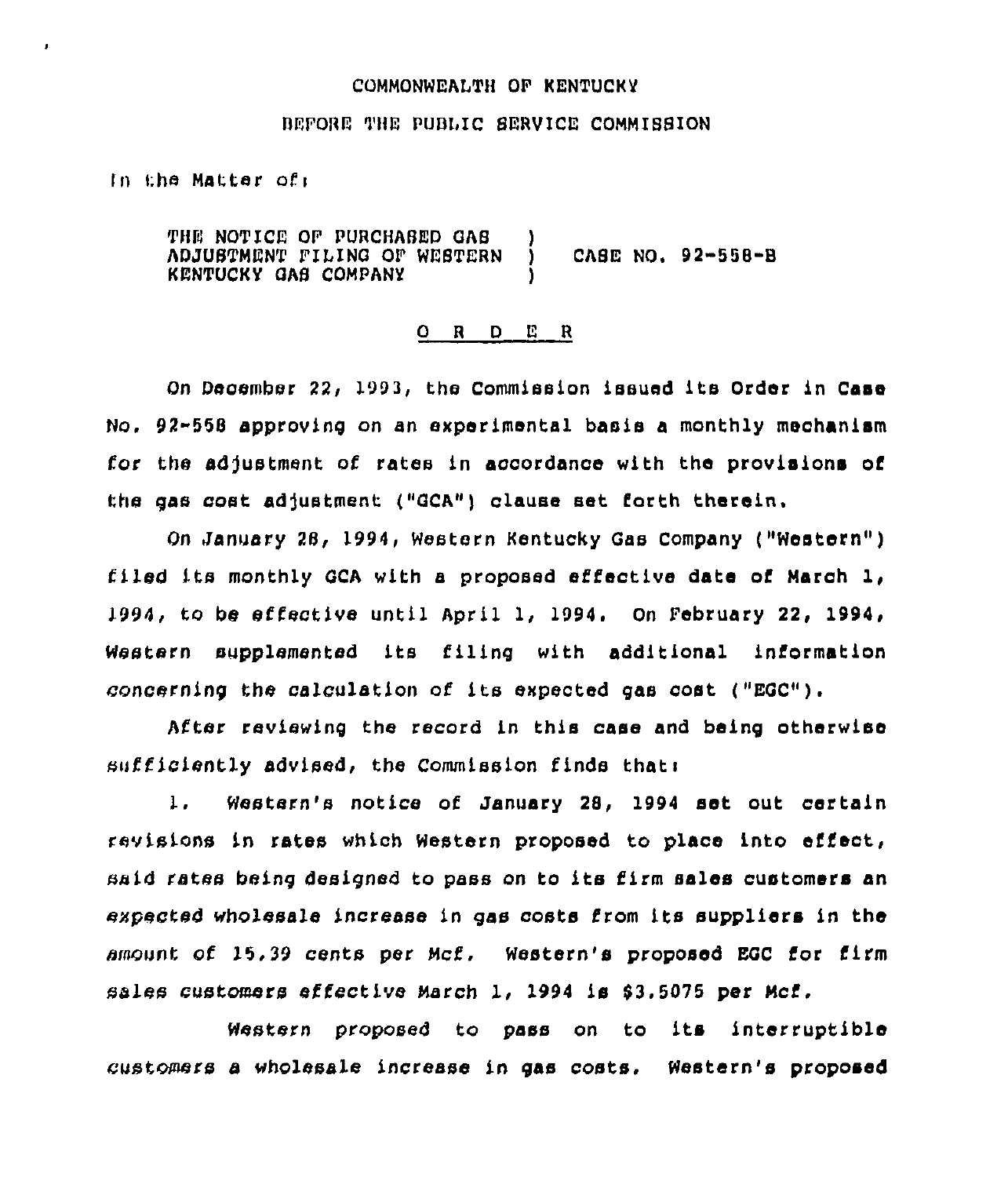oxpoctod ga» cost for Intorruptiblo sales customers effective March 1, 1994 is \$2.9206 per Mcf.

2. Western'» notice »»t out current refund «dfustments for firm and intorruptible sales customers in the amounts of  $2.7$  cents and 2.1 cents per Mcf, respectively. The refund from Texas Gas Transmission Corporation ("Texas Gas"), which was in the amount of 9769,900 including interest, was a result of the termination of Texas Gas' transportation cost adjustment. The refund was allocated by Texas Gas to Western on the basis of demand and commodity portions, and Western proposes to I'low the refund through to ita customers on tho aamo basis, Total refund Cactors, which include current as well as previous refund factors, are 11.43 cents per Mcf for firm sales customers and 10,83 cents per Mcf for interruptible customers.

Westorn's notice also set out current refund adjustments for firm and interruptible transportation oustomers in the amounts of .92 cont and .32 cont por Mcf, respaotlvsly, with total refund adjustments of 2.09 cents and 1.49 cents per Mcf, respectively.

3. Western's notice as filed in compliance with its revised GCA clause does not include actual or balance adjustments, These adjustments are replaced by a correction factor ("CF") which is to be filed in its application for rates to be effective April 1, 1994. At the time of that filing< Western should reconcile the amount to bo includod in Its proposed CF with amounts already rocoverod or returned through its actual and balance adjustments.

-2-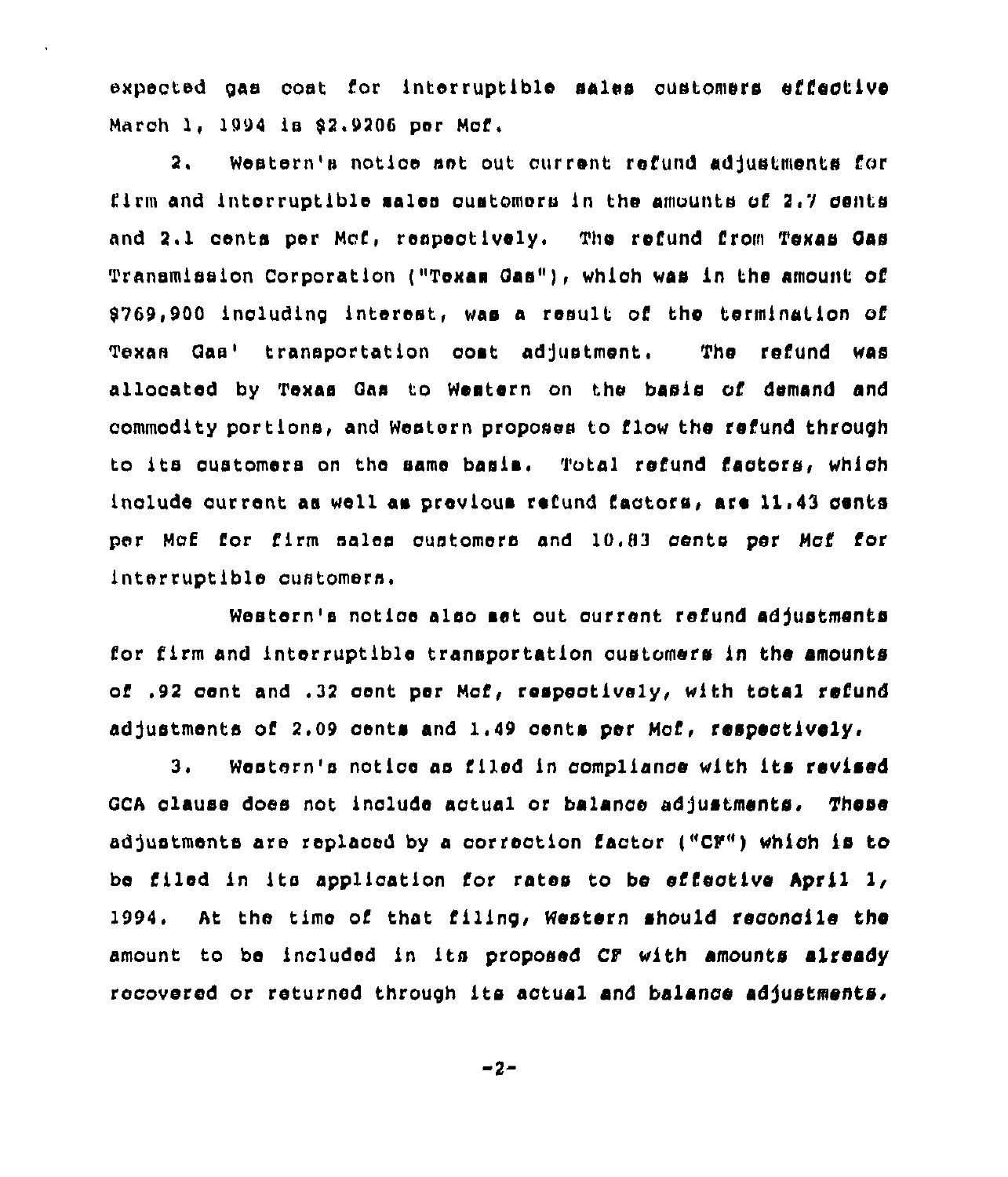4. Western'n QCA is (5.0412) per Mcf for firm sales customers and (\$.3648) per Mcf for interruptible sales oustomers. These represent the combined effect of the approved EQC increase and the refund adjustments.

5 Western's adjustment in rates under the provisions approved by the Commission in its Order in Case No. 92-558 dated December 22, 1993 is fair, just, and reasonable, in the public interest, and should be effective with final meter readings on and after March 1, 1994,

IT IS THEREPORE ORDERED thatt

The rates in the Appendix to this Order, attached hereto  $\mathbf{1}$ . and incorporated herein, are fair, just, and reasonable and are approved effective with final meter readinps on and after March 1, 1994.

2, Within 30 days of the date of this Order, Western shall file with this Commission its revised tariffs setting out the rates authorised herein.

Done at Prankfort, Kentucky, this 25th day of February, 1994.

# PUBLIC SERVICE COMMISSION

Chairman

Ice Chai

ATTEST:

Executive Director